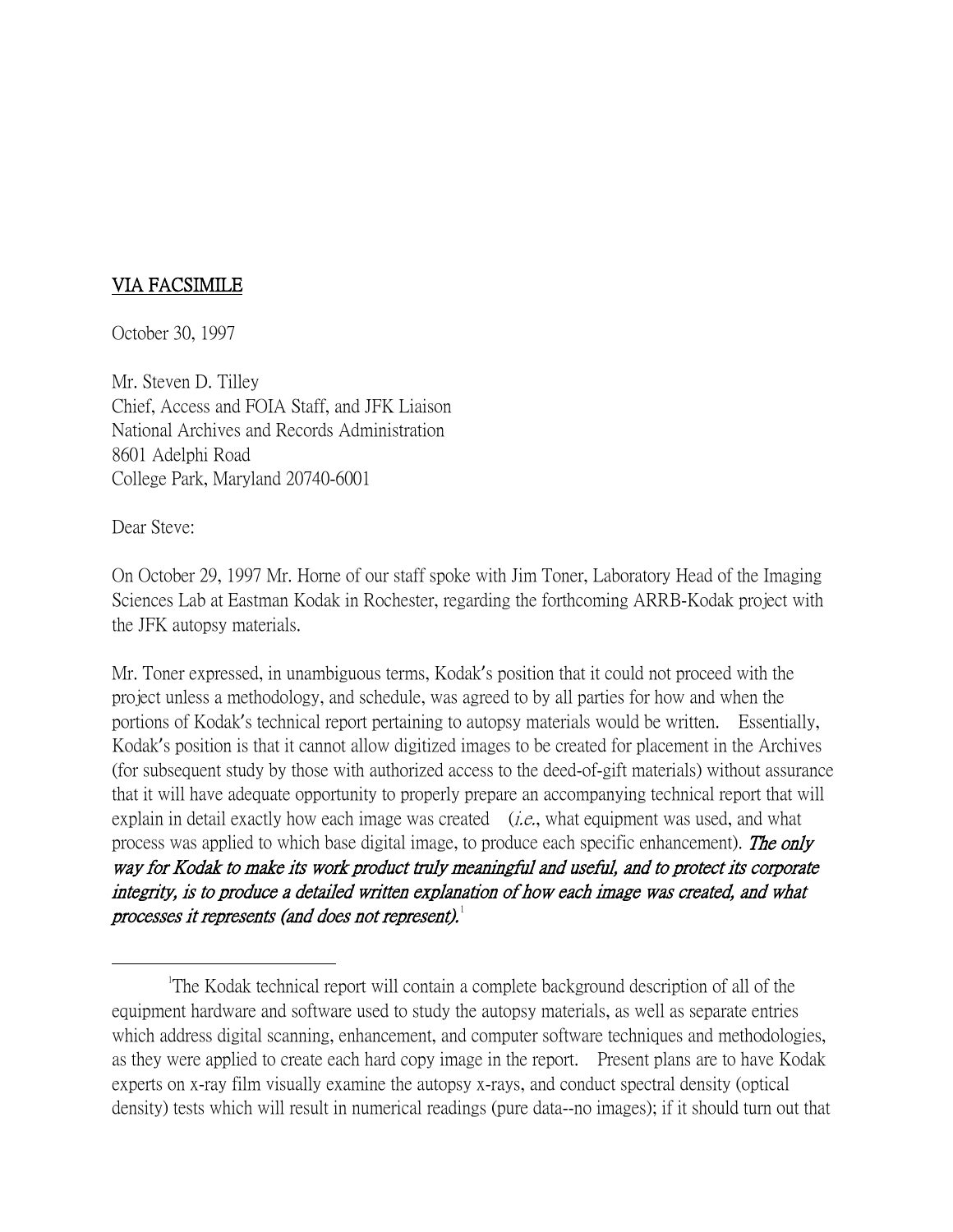some form of image reproduction of selected x-rays is required to explain visually certain photographic features of interest, then those images would be subject to the same safeguards as the autopsy photographs, and would be published in the same report with accompanying text.

 $\overline{a}$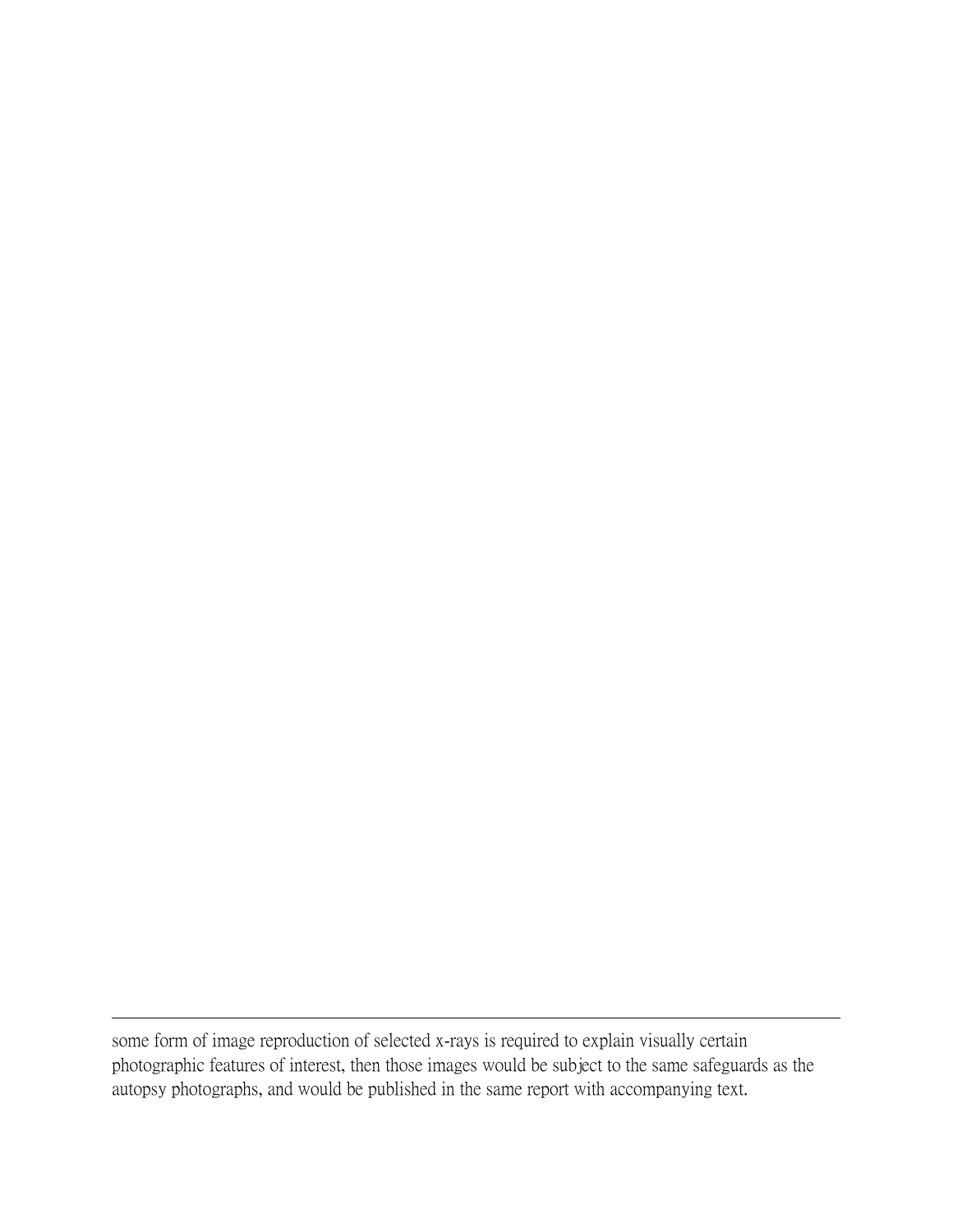Mr. Steven D. Tilley October 30, 1997 Page 3

Mr. Horne worked out a proposed methodology with Mr. Toner which, if approved by you, will constitute the reassurance that Kodak desires in order to proceed with this important project. We feel confident that the terms enumerated below satisfy all of the concerns of Professor Burke Marshall (as explained in his telephone call with ARRB Chair John Tunheim and me on October 29, 1997), NARA, the ARRB and Kodak, and will allow NARA, the ARRB, and Kodak to proceed with our existing plan:

- (1) All hard copy images to be used in a Kodak report will be produced during the ARRB's examinations of the materials in Rochester the week of November 3-7, 1997; these images will directly correspond to each digitized enhancement stored on a JAZ drive. Printing them out hard copy next week as the work is performed will mean that when Kodak imagery specialists commence writing their technical report, they will no longer require access to the images in digitized form.
- (2) As agreed in our conference call with Professor Marshall on October 29, 1997, all digitized and hard copy imagery created by Kodak will accompany NARA's designated representative back to Washington, D.C. on Friday, November 7, 1997;
- (3) The ARRB will pay for the travel of a designated NARA employee (or employees) who would travel to Rochester, N.Y. for the two-week period December 8-19, 1997, inclusive, *only* with the hard copy (paper) versions of the enhancements. In the presence of NARA's designated representative, both the draft and final versions of Kodak's technical report requiring use of the images will be prepared; Kodak has committed to accomplishing this within these two weeks. This arrangement provides the maximum of benefit to all parties: Professor Marshall's concerns that the images are viewed only under NARA auspices and control are met; NARA and the ARRB will then receive a high quality scientific technical report which will explain exactly what process and methodology each image represents; and Kodak will *not* have to reestablish its elaborate computer information security safeguards previously utilized the week of November 3-7, when the original, digital work was performed.<sup>[2](#page-2-0)</sup>

<span id="page-2-0"></span> $\overline{\phantom{a}}$   $\overline{\phantom{a}}$   $\overline{\phantom{a}}$   $\overline{\phantom{a}}$ Furthermore, Kodak's strong desire, in the interests of scientific accuracy, to write its technical report as soon as possible after the enhancements are created, when memories of details of testing and procedures employed are still fresh in the minds of Kodak specialists, will have been satisfied.